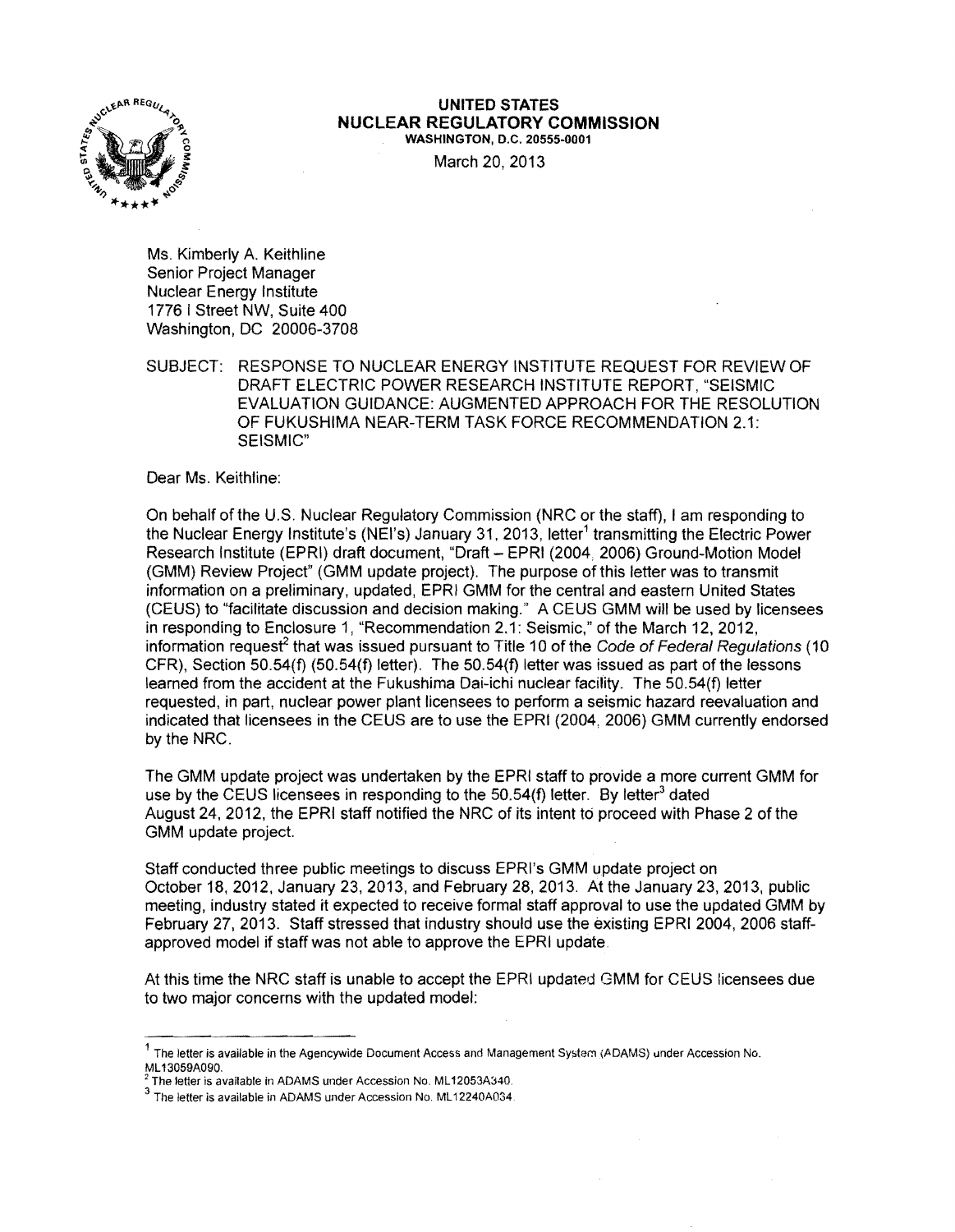## K. Keithline  $-2-$

- **Treatment of Uncertainty** Only three new ground motion models were included in the proposed update while several previously used ground motion prediction equations were eliminated from the new model; two of the new models receive a disproportionate amount of weight relative to the other models.
- **Documentation**  The documentation provided is inadequate; therefore staff cannot make its determination of acceptability; portions of the report that were expected to be completed by January were insufficient. Specifically, staff needs to understand why application of the draft updated EPRI GMM results in significant changes in hazard results for seven test sites in the CEUS.

The NRC staff notified industry and stakeholders of these concerns at a public meeting on February 28,2013. After stating its concerns, the staff provided suggestions for potential improvements to the GMM update project to better capture uncertainties. Staff is willing to continue to work with industry to ensure the NRC staffs concerns are addressed and to arrive at a mutually agreeable GMM update for the CEUS. The next public meeting<sup>4</sup> to discuss the GMM update project is March 26, 2013. However, by this letter we are notifying you that the staff has ceased its formal review of NEI's January 31, 2013, submittal. After NRC and industry staff resolve the concerns noted above, the NRC will open a new formal review if industry chooses to submit a revised GMM and supporting technical basis document.

If you or your staff have additional questions, please contact Lisa Regner at 301-415-1906, or by email at Lisa.Regner@nrc.gov.

Sincerely,

Jacke 1 Mille

Matthew A. Mitchell, Chief Projects Management Branch Japan lessons-learned Project Directorate Office of Nuclear Reactor Regulation

cc: See enclosed list Additional distribution via Listserv

<sup>4</sup> The meeting notice is available in ADAMS at Accession No. ML 13065A056.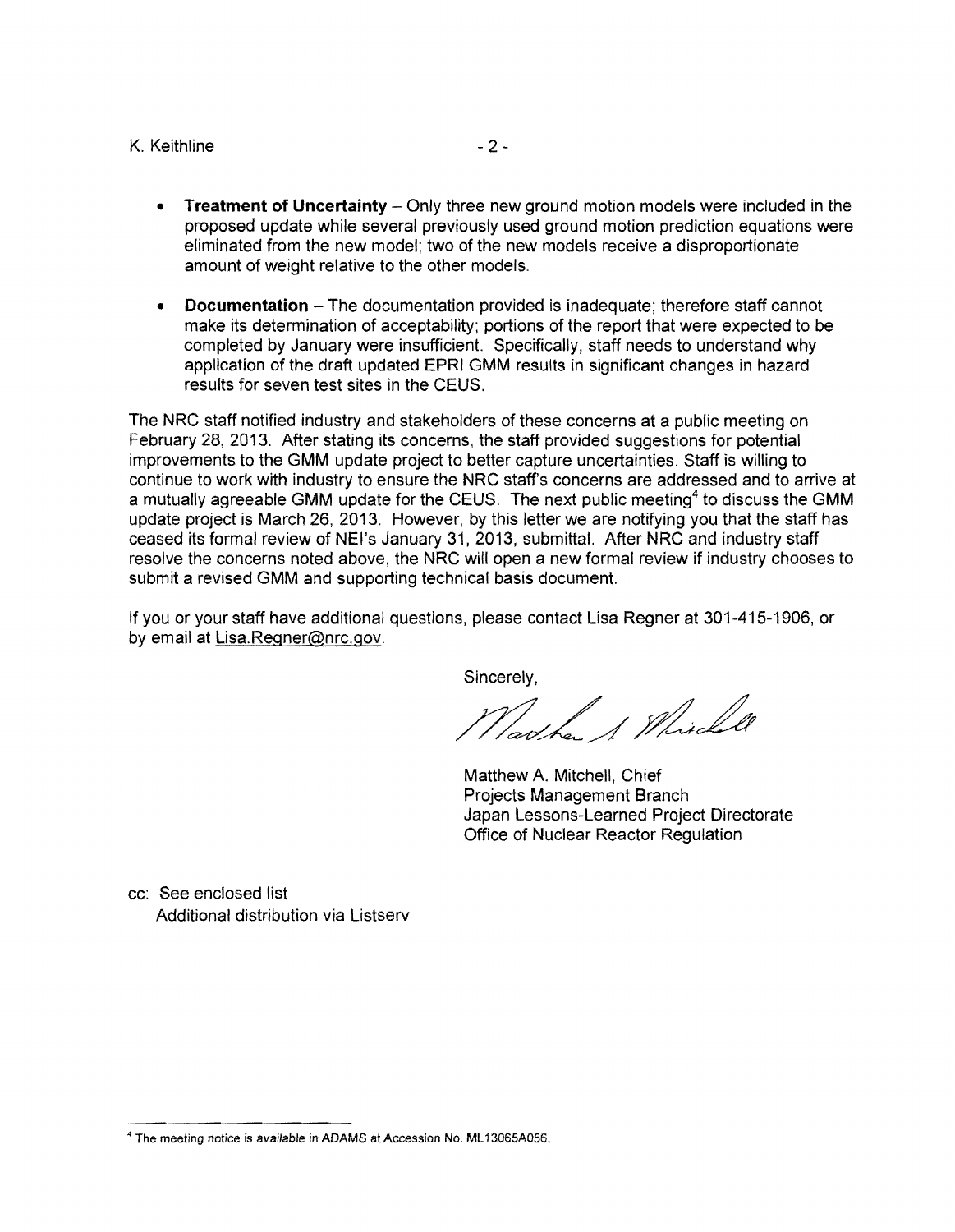## K. Keithline  $-2-$

- **Treatment of Uncertainty Only three new ground motion models were included in the** proposed update while several previously used ground motion prediction equations were eliminated from the new model; two of the new models receive a disproportionate amount of weight relative to the other models.
- **Documentation** The documentation provided is inadequate: therefore staff cannot make its determination of acceptability; portions of the report that were expected to be completed by January were insufficient. Specifically, staff needs to understand why application of the draft updated EPRI GMM results in significant changes in hazard results for seven test sites in the CEUS.

The NRC staff notified industry and stakeholders of these concerns at a public meeting on February 28, 2013. After stating its concerns, the staff provided suggestions for potential improvements to the GMM update project to better capture uncertainties. Staff is willing to continue to work with industry to ensure the NRC staff's concerns are addressed and to arrive at a mutually agreeable GMM update for the CEUS. The next public meeting<sup>5</sup> to discuss the GMM update project is March 26,2013. However, by this letter we are notifying you that the staff has ceased its formal review of NEl's January 31,2013, submittal. After NRC and industry staff resolve the concerns noted above, the NRC will open a new formal review if industry chooses to submit a revised GMM and supporting technical basis document.

If you or your staff have additional questions, please contact Lisa Regner at 301-415-1906, or by email at Lisa.Regner@nrc.gov.

> Sincerely, *IRAJ*

Matthew A. Mitchell, Chief Projects Management Branch Japan Lessons-Learned Project Directorate Office of Nuclear Reactor Regulation

cc: See enclosed list

Additional distribution via Listserv

DISTRIBUTION:

See next page

|  |  |  | ADAMS Accession No.: ML13078A029 |  |  |  |  |
|--|--|--|----------------------------------|--|--|--|--|
|--|--|--|----------------------------------|--|--|--|--|

**ADAMS Accession Accession Accession Accessible Accessible Accessible Accessible Accessible Accessible Accessible Accessible Accessible Accessible Accessible Accessible Accessible Accessible Accessible Accessible Accessibl** 

| FIBENING FIVOVOJUMI INGII IIILIUOI OI IVLO |              |                        |                      |  |  |  |
|--------------------------------------------|--------------|------------------------|----------------------|--|--|--|
| <b>OFFICE</b>                              | LA: NRR/DORL | PM: NRR/JLD/PMB        | <b>SLS: NRO/DSEA</b> |  |  |  |
| <b>NAME</b>                                | SRohrer      | LRegner                | CMunson*             |  |  |  |
| <b>DATE</b>                                | 03/19/2013   | 03/19/2013             | 03/19/2013           |  |  |  |
| <b>OFFICE</b>                              | SLS: NRR/DE  | <b>BC: NRR/JLD/PMB</b> | PM: NRR/JLD/PMB      |  |  |  |
| <b>NAME</b>                                | KManoly*     | MMitchell*             | LRegner              |  |  |  |
| DATE                                       | 03/20/2013   | 03/19/2013             | 03/20/2013           |  |  |  |

**OFFICIAL RECORD COPY** 

<sup>&</sup>lt;sup>5</sup> The meeting notice is available in ADAMS at Accession No. ML13065A056.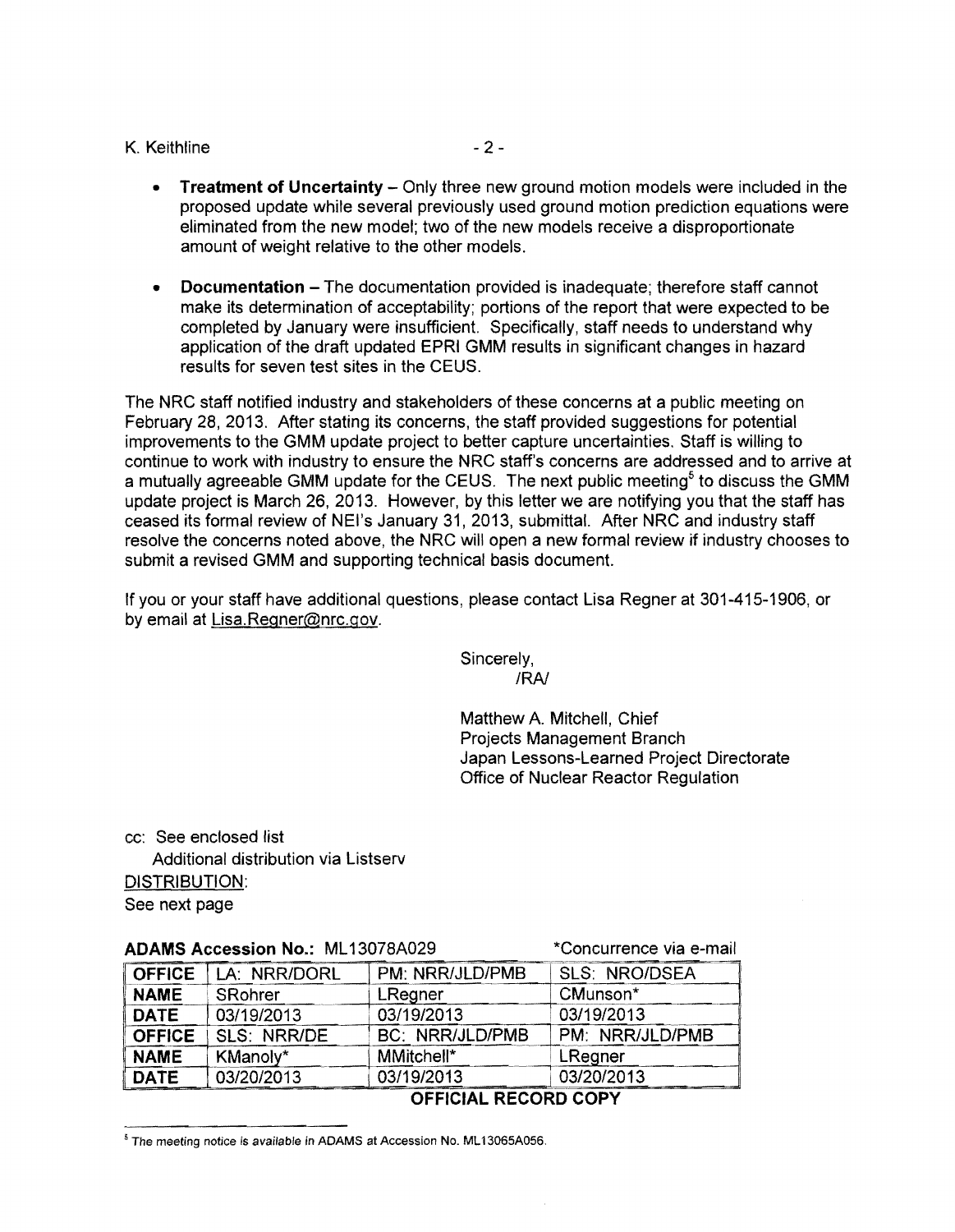Letter to Kimberly A. Keithline from Lisa M. Regner dated March xx, 2013

SUBJECT: RESPONSE TO NUCLEAR ENERGY INSTITUTE REQUEST FOR REVIEW OF DRAFT ELECTRIC POWER RESEARCH INSTITUTE REPORT, "SEISMIC EVALUATION GUIDANCE: AUGMENTED APPROACH FOR THE RESOLUTION OF FUKUSHIMA NEAR-TERM TASK FORCE RECOMMENDATION 2.1: SEISMIC"

Distribution: PUBLIC LPL1-1 RlF  $LPL1-2 R/F$ LPLI<sub>2-1</sub> R/F  $LPL2-2 R/F$  $LPL3-1 R/F$  $LPL3-2 R/F$ LPL4 R/F RidsNroOd RidsNrrDorl RidsNrrDorlLpl1-1 RidsNrrDorlLpl1-2 RidsNrrDorlLpl2-1 RidsNrrDorlLpl2-2 RidsNrrDorlLpl3-1 RidsNrrDorlLpl3-2 RidsNrrDorlLpl4 RidsNrrOd RidsNsirOd RidsOeMailCenter RidsOgcMailCenter LRegner, NRR MMitchell, NRR DSkeen, NRR RTaylor, NRR GWilson, NRR MKhanna, NRR RPascarelli, NRR JQuichocho, NRR RCarlson, NRR MMarkley, NRR DBroaddus, NRR KManoly, NRR NChoski, NRO SFlanders, NRO CMunson, NRO RidsNrrLAABaxter RidsNrrLAJBurkhardt Rids NrrLABClayton

**RidsNrrLASFigueroa** RidsNrrLAKGoldstein RidsNrrLASRohrer RidsNrrLABTully RidsNrrPMANO RidsNrrPMBeaverValley Rids NrrPM Bellefonte RidsNrrPMBraidwood RidsNrrPMBrownsFerry RidsNrrPMBrunswick RidsNrrPMByron RidsNrrPMCallaway RidsNrrPMCalvertCliffs RidsNrrPMCatawba RidsNrrPMClinton RidsNrrPMColumbia RidsNrrPMComanchePeak RidsNrrPMCooper RidsNrrPMCrystalRiver RidsNrrPMDCCook RidsNrrPMDavisBesse RidsNrrPMDiabloCanyon RidsNrrPMDresden RidsNrrPMDuaneArnold RidsNrrPMFarley RidsNrrPMFermi2 **RidsNrrPMFitzPatrick** RidsNrrPMFortCalhoun RidsNrrPMGrandGulf RidsNrrPMHatch RidsNrrPMHopeCreek RidsNrrPMlndianPoint RidsNrrPMKewaunee RidsNrrPMLaSalie RidsNrrPMLimerick RidsNrrPMMcGuire RidsNrrPMMillstone RidsNrrPMMonticelio RidsNrrPMNineMilePoint